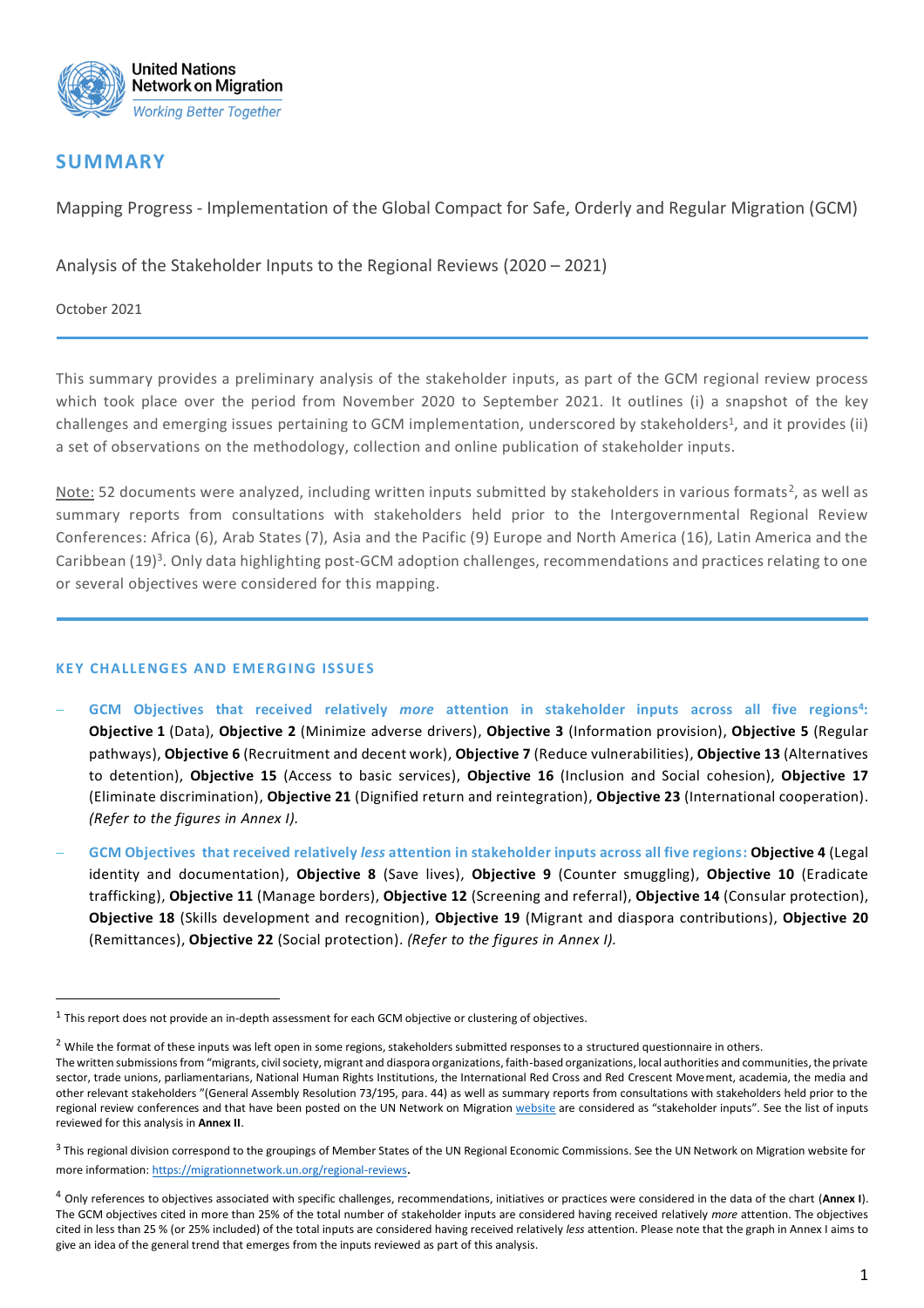- o **Special attention to children and youth:** "Children" and "youth" are among the groups that benefit from greater attention in stakeholder inputs. They refer in particular to the drivers that push young people to migrate, to the detention of children as a violation of the "best interests of the child" principle and the child rights, to the importance of services adapted to the needs of children and young migrants as well as to the inclusion of young migrants in host countries and the creation of opportunities for them.
- o **Impacts of the COVID-19 pandemic:** Many stakeholders focus their written inputs on the impacts of COVID-19 and stress that migrants faced barriers to access to basic services, vaccinations, testing and treatment. They highlight that COVID-19 has exacerbated existing inequalities, vulnerabilities and challenges for migrants to access healthcare, education, etc. In this context, they noted the non-fulfilment of certain GCM objectives by some Member States. Stakeholders also underline that COVID-19 represents an opportunity to elaborate renewed policies in order to ensure the protection of migrants, irrespective of their status, in future crises.
- o **Alternatives to detention:** Stakeholders regularly refer to the Objective 13 of the GCM and mention both progress on this issue and good practices, as well as challenges that persist.
- o **Climate change as a key driver:** Climate change, along with natural disasters and environmental change are depicted as key drivers of migration by stakeholders who call on governments to take into consideration the climate change impacts, to help affected populations and to include climate-specific responses in their design and implementation of regular pathways.
- o **Migrants in situation of vulnerability and the elimination of discriminations:** Stakeholders emphasize the need to ensure that policies and laws address the specific needs and situations of vulnerability of migrants, including children, young and elderly migrants, LGBTIQ + migrants, migrants with disabilities, survivors of torture or trauma, migrants with physical or mental health needs, trafficked persons and survivors of sexual and gender-based violence (SGBV).
- o **Missing migrants:** While the objectives related to trafficking and smuggling, which are often discussed together without a clear distinction, receive a lot of attention from Member States and stakeholders, a few civil society organizations also highlight the less well known issue of missing migrants and their relatives.
- o **Decent work and migrant workers' rights:** The issue of access to decent work, respect of the international labor conventions by the employers, respect of the migrants' rights to access to effective complaint mechanisms and access to justice in case of exploitation and abuse, respect of the migrant workers' rights (freedom of association, right to collective bargaining, etc.) are presented as key issues on which progress must be made in all regions.
- o **Information provision and digital divide:** Stakeholders encourage the authorities to use digital tools to share information with migrants and to facilitate their access to basic services, while paying attention to the digital divide so as not to leave people behind.
- o **Importance of disaggregated data, harmonization process and protection of personal data:** The need to collect and analyze accurate, reliable and disaggregated data in a harmonized way and as a basis for evidence-based policies is underlined many times by stakeholders in their inputs, along with the importance to protect personal data shared by migrants.
- o **Cooperation and partnerships between Member States and stakeholders:** A significant number of stakeholders underline that the role of local authorities and communities, National Human Rights Institutions (NHRIs) and parliamentarians should be strengthen and that effective collaboration between Member States and all relevant stakeholders should be enhanced to advance GCM implementation at local, national, regional and international levels.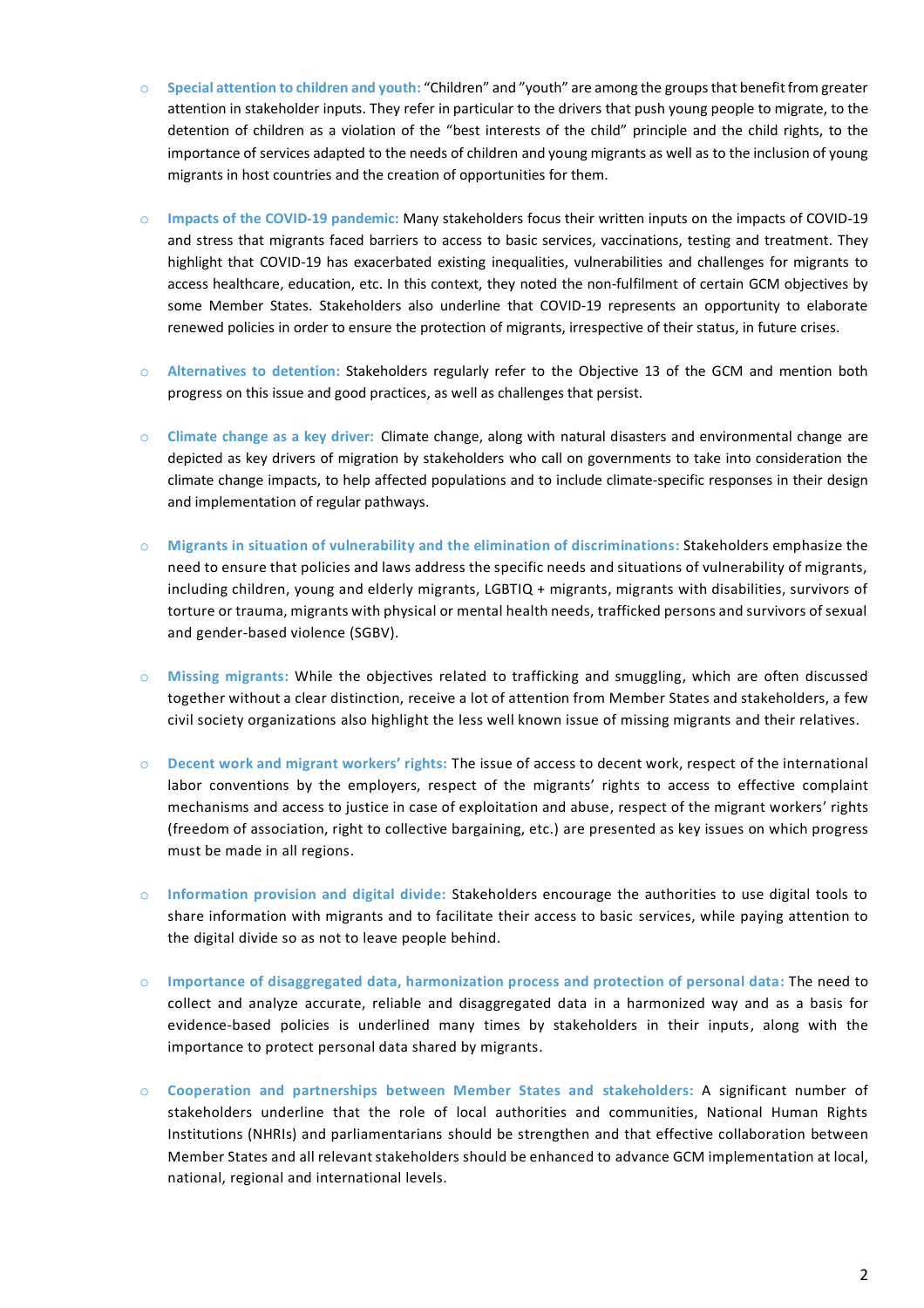## **METHODOLOGY AND COLLECTION OF STAKEHOLDER INPUTS: KEY LEARNINGS**

- − *Format of written submissions – Data collection and analysis.* The format of the written inputs that stakeholders were invited to share was not pre-defined in several regions. Therefore, many stakeholder inputs do not mention specific GCM objectives. In some regions, stakeholders were asked to complete a structured questionnaire but stakeholders often provide information which do not correspond to the right clustering of objectives.
- − Although GCM objectives may operate in a cross-cutting fashion, for data management purposes and in order to produce a coherent analysis, in parallel with the analysis of the Voluntary GCM Reviews submitted by Member States, future inputs submitted by stakeholders should follow a more structured format, encouraging civil society organizations and other stakeholders to specify which objective (and under which clustering of objectives) the provided information refers to.
- − *GCM assessment – Indicative outline.* Future submissions could follow a common indicative outline in all five regions, including a section per clustering of objectives and, in each of these sections, stakeholders could add information on (i) key emerging issues, (ii) key challenges, (iii) key recommendations, and (iv) key initiatives (indicating specific dates) and practices, while referring to specific GCM objectives, and mentioning partnerships (with other stakeholders and/or Member States) if any. Flexible criteria could be defined for practices submitted by stakeholders. These criteria could be communicated to them on the indicative outline in order to help them identify the practices which could be included in the Repository on the Migration Network Hub or taken into consideration by the Network for other purposes.
- − *Collection of written inputs.* For future regional reviews, a centralized system and user-friendly interface (for instance via the Migration Network Hub) should be used to collect stakeholders inputs and ensure that all written inputs submitted by stakeholders can be posted on the UN Network on Migration website.
- − *Online publication of stakeholder inputs.* Confusion around the membership of certain actors who produced inputs to one of the categories of stakeholders listed in the GCM led to the transmission of documents, categorized as "stakeholder inputs", produced by intergovernmental organizations or platforms (development banks, regional organizations, etc.). A sub-category could be created to bring together these inputs and differentiate them from those submitted by stakeholders.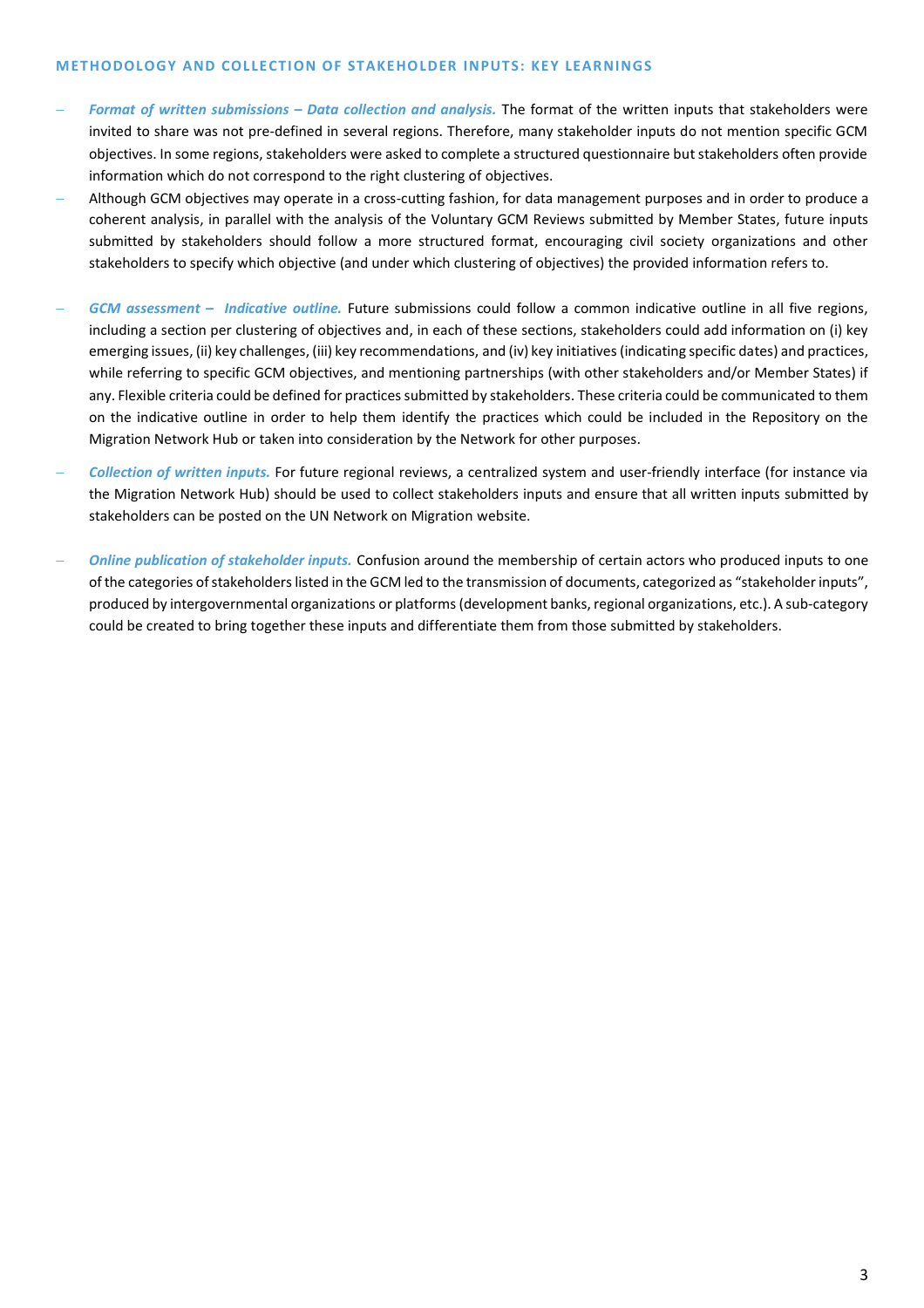#### **ANNEX I – KEY FIGURES <sup>5</sup>**



# **ANNEX II – LIST OF STAKEHOLDER INPUTS <sup>6</sup>**

#### **Africa**

- Red Cross Red Crescent Global Migration Lab
- African Employers
- Human Rights Watch Africa
- IFRC "Empowering local communities as key partners to the growing migration needs in Africa"
- Draft Outcome Document "Multi-stakeholder consultation on the implementation of the GCM in West Africa"

## **Arab States**

- Mediterranean City-to-City Migration "Targeted City Actions"
- Mediterranean City-to-City Migration "Going the (Social) Distance"
- Cross-Regional Center for Refugees and Migrants
- Outcome Document "Stakeholder Consultation for the Arab States on Advancing GCM Implementation for Women Migrant Workers, Migrant Children and Youth in the Arab Region"
- Report "Multi-stakeholder dialogues on the GCM Regional Review in the Arab Region"
- Report "Arab Parliaments Dialogue on the Regional Review of the Global Compact for Safe, Orderly and Regular Migration in the Arab Region
- Report First Regional Consultation on the Review of the Implementation of the GCM 2021 GCM Iraq National Stakeholder Outreach Event Page

#### **Asia and the Pacific**

- Report Stakeholder Consultation (19 November 2020)
- Report Stakeholder Consultation (28 October 2020)
- Report Stakeholder Consultation (19 November 2020)
- Report Stakeholder Consultation (16 December 2020)
- Report Stakeholder Consultation (3 February 2021)

<sup>6</sup> The stakeholder inputs are available on the UN Network on Migration <u>website</u>, except the four Stakeholder Joint Statements (Asia and the Pacific) on the ESCAP [website.](https://www.unescap.org/intergovernmental-meetings/asia-pacific-regional-review-implementation-global-compact-safe-orderly)

<sup>5</sup> Please refer to the footnote number 4 (page 1 of this overview report).